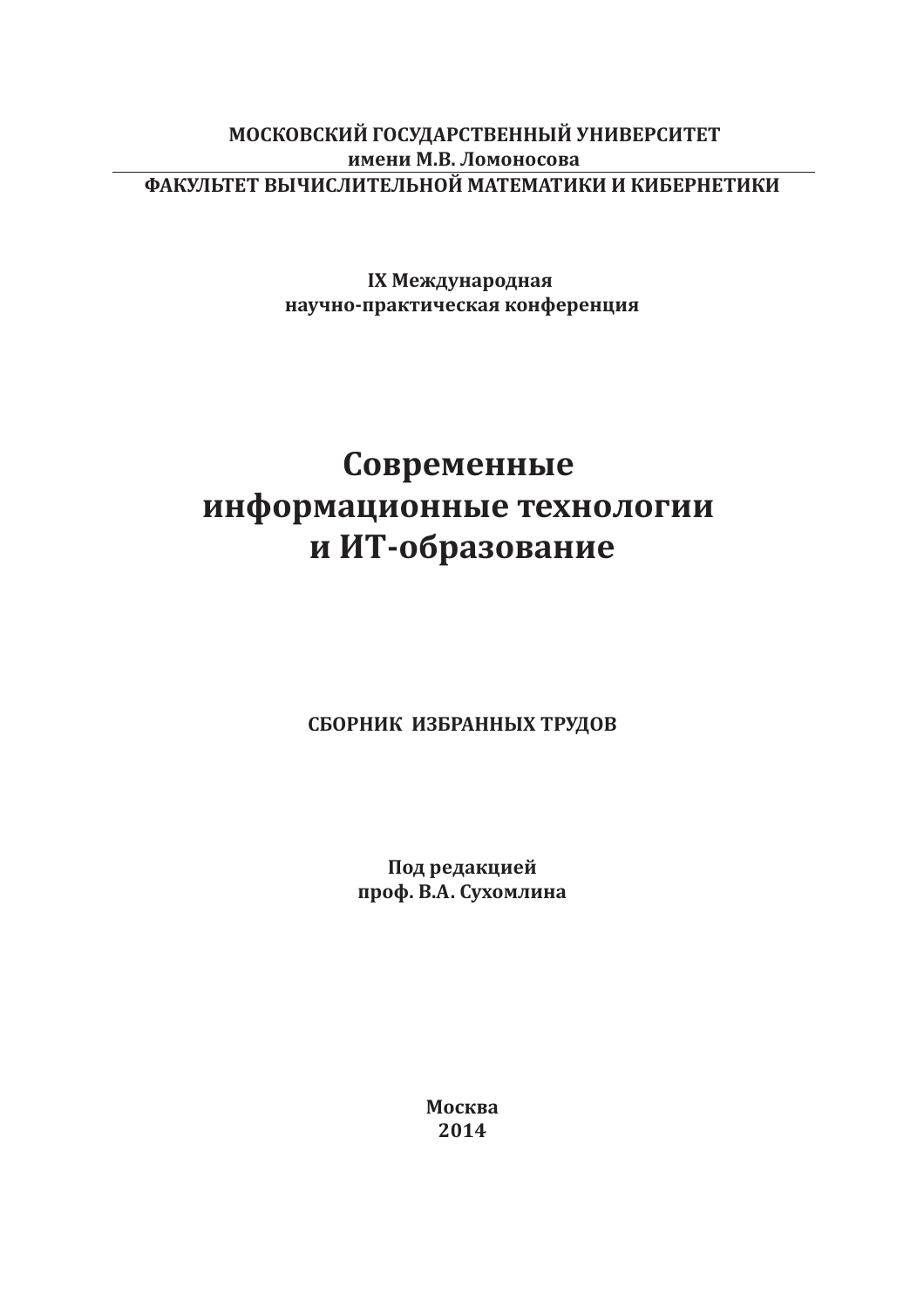### УДК [004:377/378] (063) ББК 74.5(0)я431+74.6(0)я431+32.81(0)я431  $C<sub>56</sub>$

Издание осуществлено при финансовой **Ви поддержке**<br>Российского фонда фундаментальных исследований  $(n\nu e\nk\nW<sub>2</sub> 14-07-20401 z)$ 

Печатается по решению редакционно-издательского отдела факультета Вычислительной математики и кибернетики Московского государственного университета имени М.В. Ломоносова Ренензенты: профессор, д.ф.-м.н. А. Н. Томилин профессор, д.ф.-м.н. Л. А. Калиниченко

 $C<sub>56</sub>$ 

Современные информационные технологии и ИТ-образование / избранных трудов IX Международной научно-практической Сборник конференции. Под ред. проф. В.А. Сухомлина. - М.: ИНТУИТ.РУ, 2014. - 957 с. -978-5-9556-0165-6

В сборник трудов включены доклады IX Международной научнопрактической конференции «Современные информационные технологии и ИТобразование», прошедшей в Московском государственном университете имени М.В. Ломоносова. Целью конференции являлась интеграция усилий университетов, науки, индустрии и бизнеса в развитии национальной системы ИТ-образования. Материалы сборника предназначены для научных работников, преподавателей, аспирантов и студентов, интересующихся проблемами ИТ-образования, теоретическими, методическими и прикладными вопросами в области информационных технологий.

Издание сборника поддержано Фондом содействия развитию интернетмедиа, ИТ-образования, человеческого потенциала «Лига интернет-медиа».

## УДК [004:377/378] (063) ББК 74.5(0)я431+74.6(0)я431+32.81(0)я431

© Факультет ВМК МГУ имени М.В. Ломоносова

978-5-9556-0165-6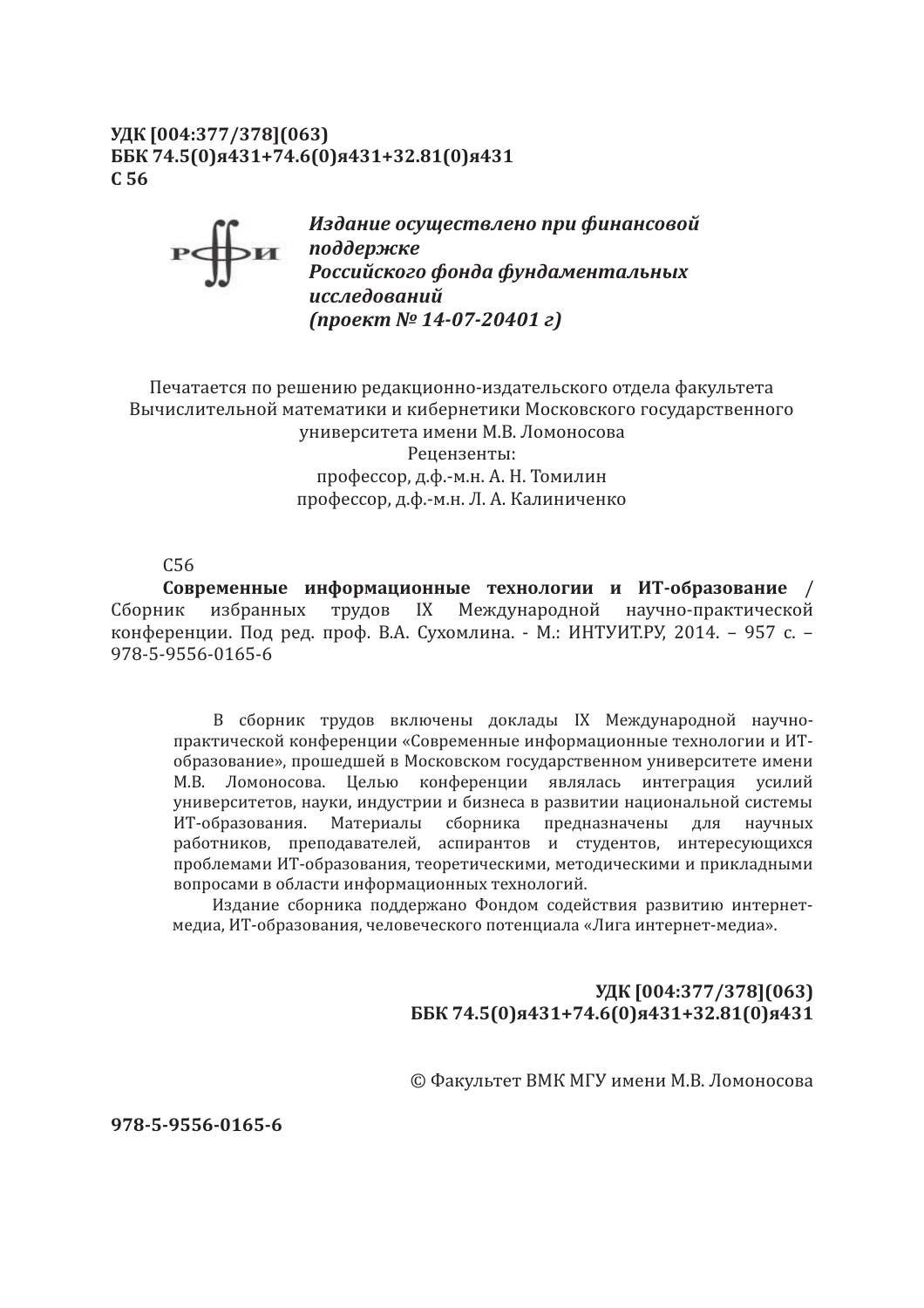## Зверков О.А.<sup>1</sup>, Рубанов Л.И.<sup>2</sup> Селиверстов А.В.<sup>3</sup>

Институт проблем передачи информации им. А.А. Харкевича РАН, г. Москва <sub>H.C.</sub>, zverkov@iitp.ru <sub>B.H.C.</sub>, rubanov@iitp.ru <sub>B.H.C.</sub>, slvstv@iitp.ru

# Поиск ультраконсервативных элементов у npocmeŭwux muna Apicomplexa

#### КЛЮЧЕВЫЕ СЛОВА

Ультраконсервативный элемент, простейшие, Apicomplexa, кластер.

#### **АННОТАЦИЯ**

В статье обсуждается кластеризация последовательностей и представлены результаты поиска  $HQ$ eë основе ультраконсервативных элементов простейших muna  $V$ Apicomplexa.

 $\overline{R}$ 2004 были  $\Gamma$ .  $\bf{B}$ геномах позвоночных открыты ультраконсервативные элементы, сначала как точные повторы, затем как повторы, которые могут незначительно отличаться [1]. Первоначально был выделен 481 такой участок с сохранением синтении. Функциональная роль таких элементов до сих пор не определена, но их очень высокая консервативность, сложность и специфическое расположение в геноме указывают на вероятную роль в регуляции экспрессии генов эукариот. Ультраконсервативные элементы рассматриваются как новые источники филогенетической информации  $\overline{B}$ геномах: они многочисленны, консервативны и соотнесены у далёких видов, они позиционно не пересекаются с большинством генных семейств с большим числом паралогов, редко содержат вставки мобильных элементов. Подобные характеристики указывают на их наследование от общего предка, жёсткий характер стабилизирующего отбора и функциональную значимость геномного контекста. С увеличением размера генома и сложности его организации, от дрожжей к позвоночным, увеличивается и доля ультраконсервативных элементов, приходящихся на некодирующую (возможно, регуляторную) часть генома. Например, найдено более 5000 уникальных ультраконсервативных элементов у птиц и рептилий [2], более 2000 - у мух и позвоночных [3]. Ультраконсервативные последовательности описаны у дрозофилид и у позвоночных животных с близким уровнем филогенетического расхождения видов, измеренного по кодирующим белки областям. Как длины, так и числа ультраконсервативных элементов оказались больше у позвоночных. Однако у простейших такие элементы до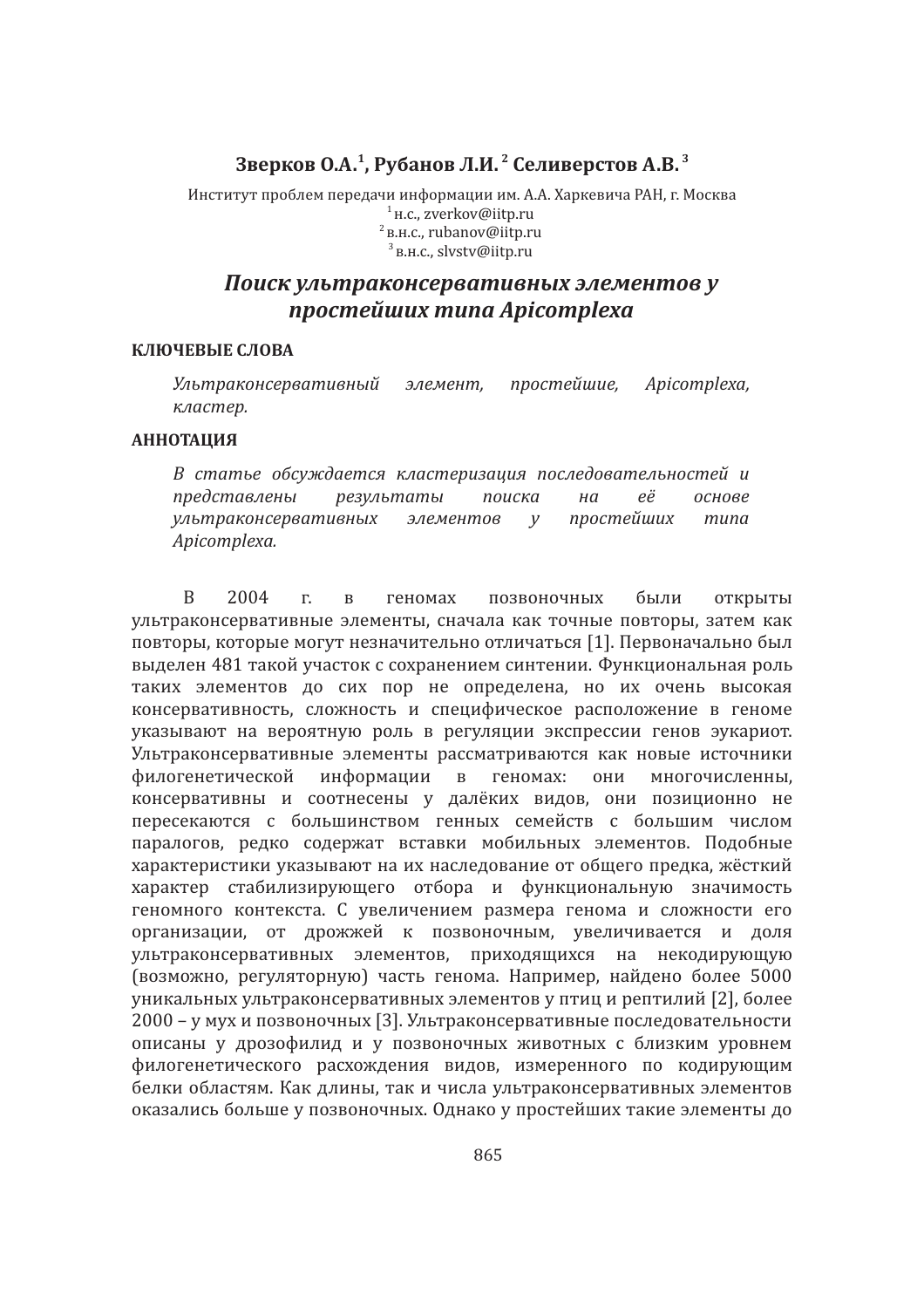сих пор не исследовались.

Причины консервативности остаются неизвестными. Возможно, часть из них является результатом горизонтального переноса от симбионтов или паразитирующих видов с широким распространением. Примером возбудителя протозойных инфекций, имеющего всесветное распространение служит Toxoplasma gondii, который относится к наиболее важным для медицины и ветеринарии представителям типа Apicomplexa. Церебральный токсоплазмоз, как оппортунистический паразитоз, занимает третье место в структуре летальных исходов при ВИЧ-инфекции.

Описание ультраконсервативных участков позволяет получать новые сведения о распространении возбудителей инфекций и путях заражения. В позволит целенаправленно очередь ЭТО проводить свою противоэпидемиологические мероприятия.

С другой стороны, такие участки могут служить маркёрами (зондами) для определения филогенетического положения малоизученных видов беспозвоночных животных. Это особенно актуально лля вилов. составляющих зоопланктон и в значительной степени определяющих продуктивность водных экосистем.

последнее время значительно увеличилось  $3a$ число секвенированных геномов простейших, включая представителей типа Apicomplexa.

Геномные данные брались из базы данных Eukaryotic Pathogen  $(http://eupathdb.org/).$ Нами **Database** Resources выполнен широкомасштабный поиск ультраконсервативных элементов длиной от 90 п.н. и выше. Для этого из совокупности консервативных участков ДНК для анализа отобраны участки, полностью совпадающие у Toxoplasma gondii ME49 и Neospora caninum.

Найдено 30 таких участков, но подавляющее большинство из них перекрывает кодирующие области. Соответствующие гены были определены парным выравниванием ДНК против ДНК [4]. Наиболее длинные фрагменты (до 697 п.н.) расположены целиком в кодирующей области гена 28S рРНК на хромосоме IX или в гомологичных генах на хромосомах IX и Ia. Последние, возможно, представляют собой результаты недавних дупликаций генов рРНК.

Менее длинные консервативные участки перекрывают кодирующие генов TGME49 245620 (рибосомный белок области RPS27A). ТСМЕ49\_301250 (гипотетический белок), ТСМЕ49\_237130 (цитохром b), ТСМЕ49 237120 (гипотетический белок). ТСМЕ49 295710 (гипотетический белок), TGME49 242340 (рибосомный белок RPS29), TGME49 210690 (рибосомный белок RPS6), TGME49 254915 (гипотетический белок), (фосфатидалинозитол-3-4-киназа), TGME49 296000 TGME49 296010 (гипотетический белок), TGME49 266785 (белок, содержащий мотив zinc finger типа СССН), TGME49\_286090 (фактор инициации трансляции SUI1), ТGME49\_248480 (рибосомный белок RPS9) и TGME49\_231140 (рибосомный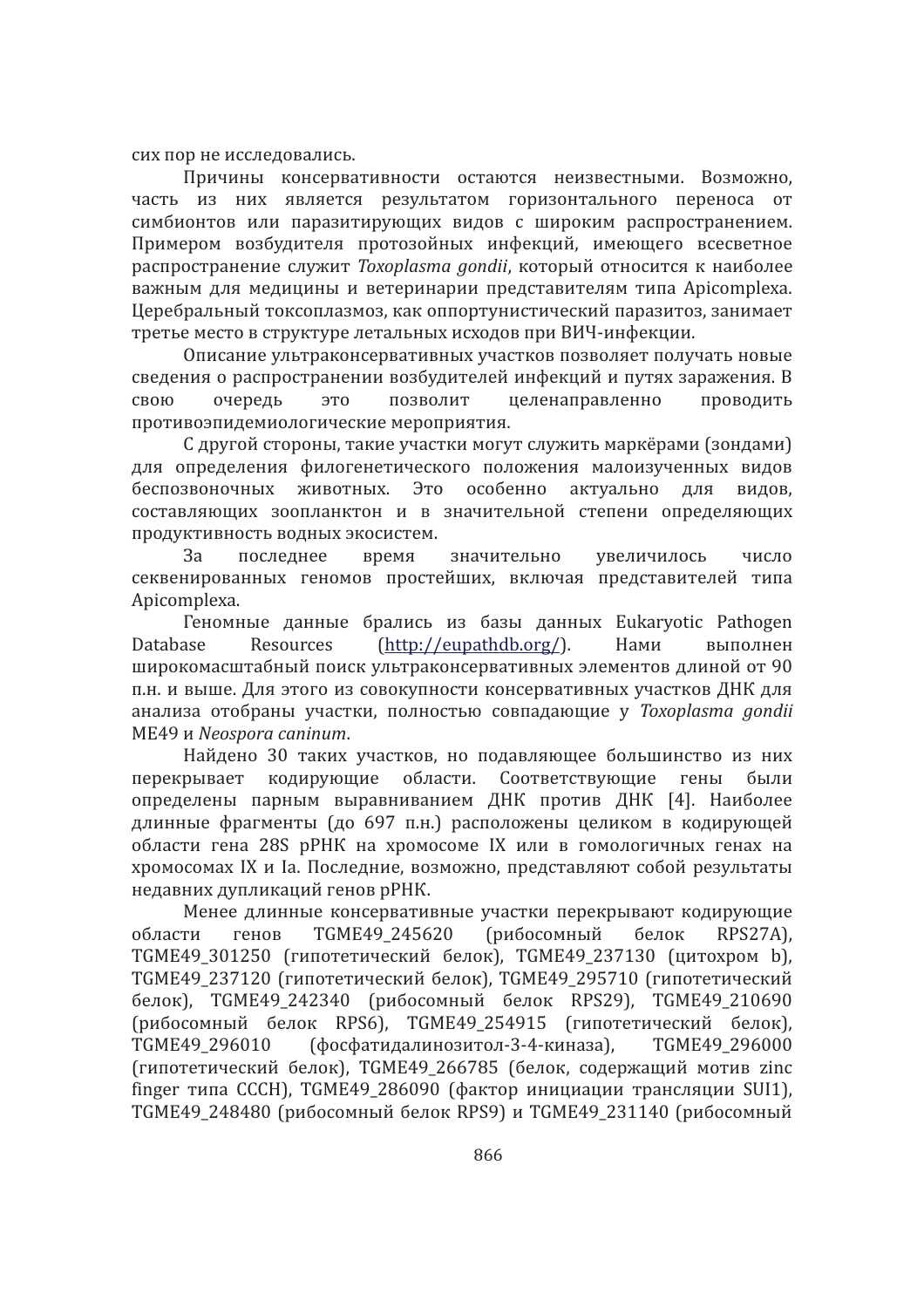белок RPS25).

Пять ультраконсервативных участков из Toxoplasma gondii ME49 с длинами 166, 158, 143, 112 и 90 п.н. не перекрывают известные гены и являются кандидатами на роль ультраконсервативных некодирующих элементов. Координаты этих участков TGME49\_chrV:2898396..2898561, TGME49\_chrVIIb:3224157..3224299. TGME49 chrV:2898399..2898556. ТGME49 chrIII:999998..1000109 и ТGME49 chrVIIa:371446..371535.

Первый из них наиболее консервативен среди видов типа Apicomplexa. Точное совпадение наблюдается у штаммов T. gondii FOU, p89, VAND, TgCATBr9, RUB, GAB2-2007-GAL-DOM2, CtCo5, GT1, ME49, VEG, a также у видов N. caninum Liverpool и Hammondia hammondi H.H.34. Этот элемент, но уже с тремя заменами нуклеотидов представлен у Sarcocystis neurona SN3. Близкие последовательности, но с бо́льшим числом замен, найдены у кокцидий Eimeria maxima Weybridge и E. praecox Houghton и у пироплазмид: Babesia microti RI, B. bovis T2Bo, Theileria equi WA, Th. orientalis Shintoku, Th. parva Muguga, Th. annulata Ankara. Этот элемент с ещё бо́льшими отличиями (по сравнению с T. gondii) наблюдаются у Cryptosporidium hominis TU502, C. parvum Iowa II и C. muris RN66. Последовательности этого элемента с одной делецией выравниваются у Plasmodium gallinaceum 8A, Pl. vivax Sal-1, Pl. cynomolgi B, Pl. knowlesi H, Pl. falciparum 3D7, Pl. falciparum IT, Pl. chabaudi chabaudi, Pl. berghei ANKA, Pl. yoelii yoelii 17XNL u Pl. yoelii yoelii YM. Y Plasmodium spp. эти последовательности хорошо выравниваются друг с другом.

Также найдены последовательности этого ультраконсервативного элемента с одной делецией у различных видов эймерий: Eimeria tenella strain Houghton, E. maxima Weybridge, E. brunetti Houghton, E. necatrix Houghton, E. falciformis Bayer Haberkorn 1970, E. mitis Houghton, E. acervulina Houghton. Пример выравнивания показан на рис. 1.

| T: 4  |          | aattaaacttacctggcaggcgctcggggtggctcacgcatcaccctgtcgtagttcgga 63                    |  |  |
|-------|----------|------------------------------------------------------------------------------------|--|--|
|       | E: 24397 | aattaaacttacctggcaggcgctcggggtggctcgtccatcaccctgtcgtagtccgga 24338                 |  |  |
| T: 64 |          | gcagggcactgcactctgctg-ctgtgatgagctatgggctcccaatcgggggtgccaac 122<br>1111111111111  |  |  |
|       | E: 24337 | gcagagcactgcactcagctgtctgtaatgggctatgggcctccatatgggggtgccaac 24278                 |  |  |
|       | T: 123   | tgcagaatttctggtagcggcaggttgcgttcgcgc 158<br>1111111111111 111111111 11111111111111 |  |  |
|       | E: 24277 | tgcagaatttctgatagcggcatgttgcgttcgcgc 24242                                         |  |  |

Рис.1. Выравнивание ультраконсервативных элементов из Toxoplasma gondii ME49 и Eimeria acervulina Houghton (локус HG670352). Длина выравнивания 156 из 166 поданных на вход программы blast. Совпадает 89% нуклеотидов (140/156), делеция состоит из одного нуклеотида

Другие найденные ультраконсервативные элементы также имеют близкие по последовательности участки в большинстве видов типа Apicomplexa. Количество нуклеотидных замен не более 11%.

Для анализа найденных консервативных элементов был проведён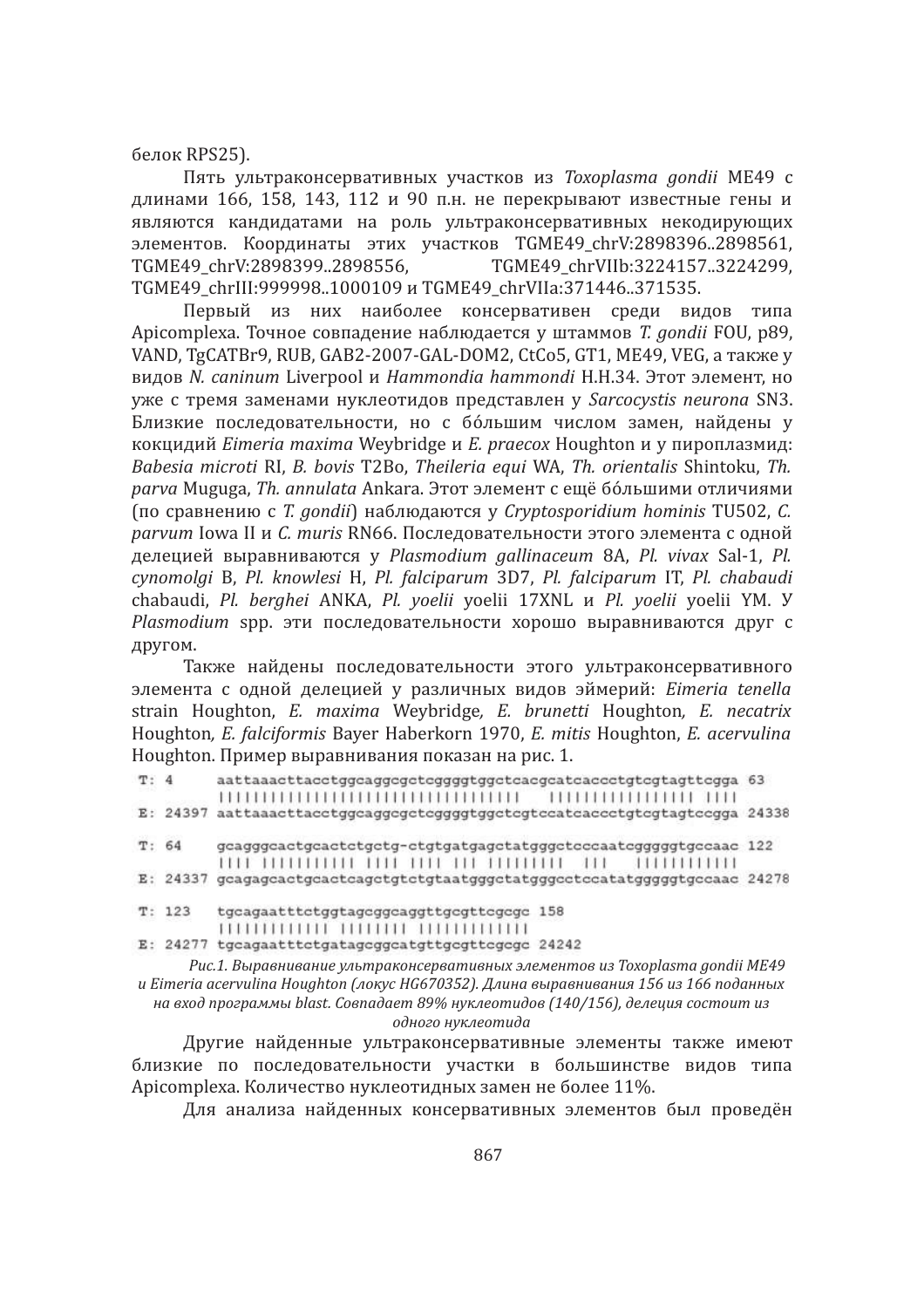поиск соответствий по базе данных Rfam [5]. Три из рассмотренных пяти консервативных элементов в T.gondii ME49 (два перекрывающихся элемента на хромосоме V и ещё один на хромосоме VIIb) гомологичны РНК U1, участвующей в сплайсинге и регулирующей разнообразие изоформ [6-7]. Четвёртый элемент (на хромосоме III) гомологичен РНК U6, также участвующей в сплайсинге [8-11]. Самый короткий элемент, который расположен на хромосоме VIIa, не имеет значительного сходства с известными образцами из базы Rfam. Результаты поиска в базе Rfam приведены в таблице.

| Длина | Позиции в геноме T.gondii ME49 | Rfam           | <b>Bits score</b> |
|-------|--------------------------------|----------------|-------------------|
| 166   | TGME49_chrV:28983962898561     | II1            | 89.8              |
| 158   | TGME49_chrV:28983992898556     | II1            | 80.9              |
| 143   | TGME49_chrVIIb:32241573224299  | II1            | 69.6              |
| 112   | TGME49 chrIII:9999981000109    | U <sub>6</sub> | 102.4             |
| 90    | TGME49_chrVIIa:371446371535    | N/A            |                   |

Отметим, что пять перечисленных ультраконсервативных элементов специфичны для типа Apicomplexa и не обнаружены у других простейших. Поэтому они могут служить филогенетическими маркёрами для установления принадлежности видов таксономическим группам.

В биоинформатике часто рассматривают взвешенные многодольные которых **Bec** каждого ребра отражает графы,  $\overline{V}$ сходство последовательностей, приписанных его концам. Доли соответствуют видам. Ультраконсервативным элементам соответствуют такие т-плотные подграфы взвешенного многодольного графа, которые содержат рёбра большого веса. Последние условия предполагают заданными некоторые пороги. Такие подграфы называют кластерами.

На этой основе проведён поиск ультраконсервативных элементов для списка из 10 хорошо собранных геномов споровиков: Toxoplasma gondii ME49, Neospora caninum Liverpool, Sarcocystis neurona SN3, Eimeria tenella Houghton, Cryptosporidium parvum Iowa II, Plasmodium falciparum 3D7, Babesia bovis T2Bo, Theileria parva Muguga, Th. annulata Ankara u Gregarina niphandrodes. Из них учитывались только контиги длиной 500 п.н. и более.

При попарном выравнивании участков длиной не менее 150 п.н. допускалась величина штрафа не более 20 (при штрафе за несовпадение 1 и постоянном штрафе за делецию 5.1). Практически во всех подходящих парах встречалось не более 3 делеций. Кроме того, участки отбирались по сложности (коэффициент сжатия не более 2.5). Всего подходящих пар, т.е. рёбер предварительного графа, нашлось 23887.

Далее проводилась склейка вершин из одного вида, участвующих в различных ребрах, исходя из величины перекрытия соответствующих участков генома (например, 120).

Если требовать, чтобы каждая вершина кластера в графе была смежна с 6 или более долями (когда параметр алгоритма поиска кластеров т=7), то ответом является пустое множество (нет ни одного кластера).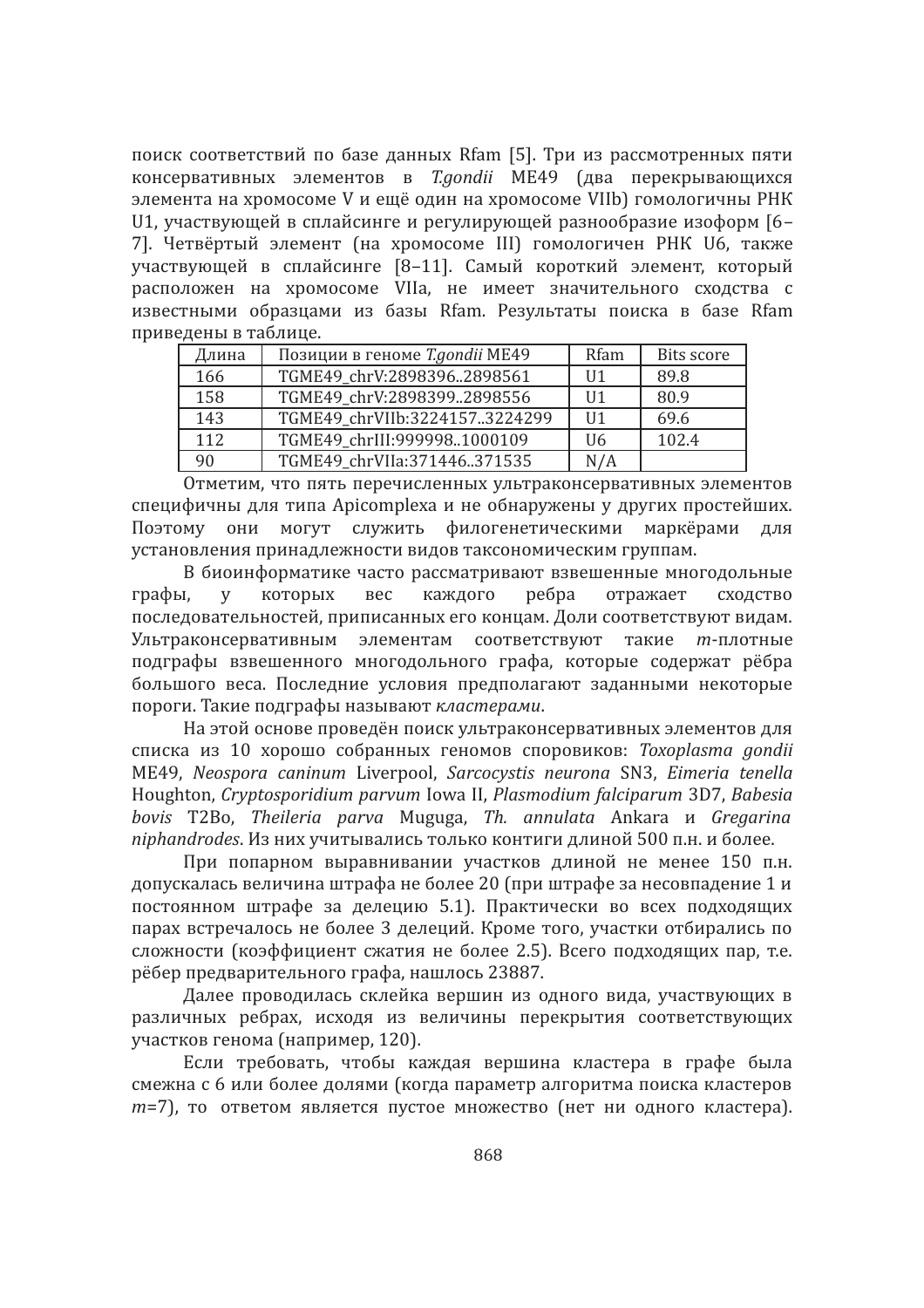Если же ослабить это требование, то найдутся кластеры с представителями всех 10 долей. Наиболее интересен вариант т=3, в котором найдено 3 кластера с 10 видами, по одному с 9 и 8 видами, 6 кластеров с 7 видами, 3 кластера с 6 видами, 5 кластеров с 5 видами, 1 кластер с 4 видами и 7 кластеров с 3 видами. Однако среди соответствующих последовательностей встречаются участки большой субъединицы рибосомной РНК.

Дальнейшее изучение ультраконсервативных элементов предполагает одновременное изучение последовательностей фланкирующих их локусов сегментов некодирующей ДНК в геномах. Анализ полногеномных данных позволяет изучать редкие явления или сочетания явлений, которые проливают свет на различные аспекты межгенных взаимодействий. Идея анализа в следующем: синергический эпистаз между вредными мутациями в пределах одного генотипа должен приводить к изменениям в распределении числа таких мутаций на генотип. Конкретно, поскольку синергический эпистаз на приспособленность приводит к избирательному действию отбора против особей, несущих большое число вредных мутаций, он должен снижать дисперсию числа вредных мутаций на генотип по сравнению с ожидаемой в отсутствие эпистаза. Другими словами, при эпистазе особи, несущие вредные мутации сразу во многих локусах, должны быть более редки в популяции, чем ожидается.

Это теоретическое предсказание можно проверить, используя данные по генетической изменчивости в природных популяциях. Поскольку для подсчета числа вредных аллелей в генотипе требуются полные генотипы, а для обнаружения сигнала эпистаза - анализ больших выборок генотипов. данные, необходимые для подобного исследования, начали появляться только недавно. А именно нужно рассматривать различные классы полиморфизмов, против которых ожидается действие отбора разной силы: от максимального (например, нонсенс-мутации, радикальные миссенсконсервативных аминокислотных сайтах. мутации  $\mathbf{B}$ мутации  $\mathbf{B}$ ультраконсервативных некодирующих позициях) до минимального (синонимические мутации). Отклонение распределения числа вредных аллелей на геном от ожидаемого будет означать действие синергического эпистаза против вредных мутаций на уровне всего генома.

Помимо глобального, в геноме также может действовать локальный эпистаз между мутациями в пределах одного функционального элемента (гена, ультраконсервативного некодирующего элемента, сайта связывания фактора транскрипции и т.п.). Свойства локального и глобального эпистаза. по-видимому, радикально различаются: локальный эпистаз определяется необходимостью действия функционального элемента как целого.

Взаимодействия между вредными аллелями  $\overline{B}$ пределах функционального элемента могут быть как синергическими, так и антагонистическими. Антагонистический (положительный) эпистаз можно ожидать для мутаций большого эффекта: например, в ситуации, когда одна